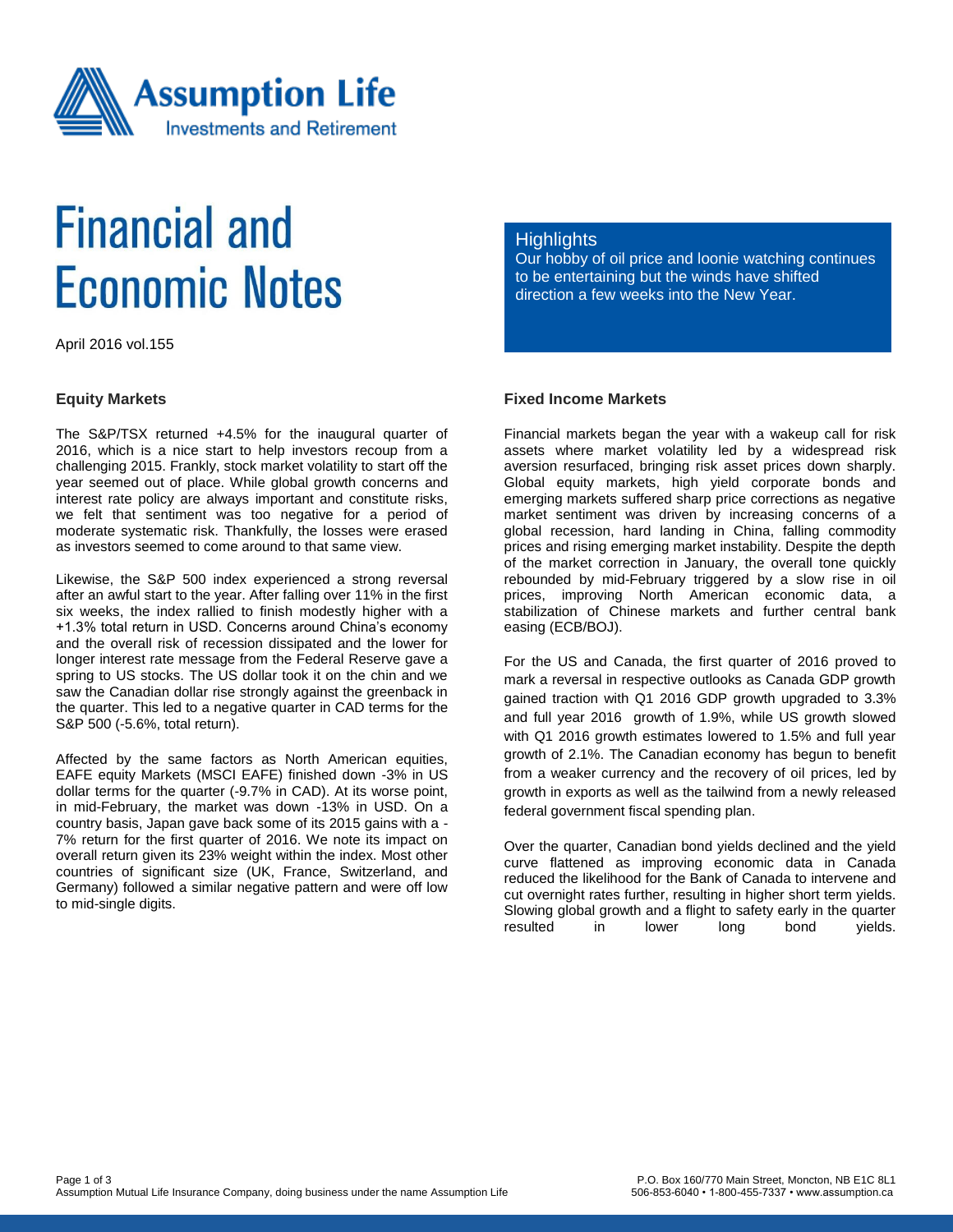

# **Financial and Economic Notes**

## **Assumption Life Investment Funds**

Applicable for Registered Pension Plan clients only

#### **Gross returns as of March 31, 2016**

| <b>FUNDS</b>                                     | 1 MTH<br>%       | <b>YTD</b><br>%  | 1 year<br>% | 2 years<br>% | 3 years<br>%     | 4 years<br>%      | 5 years<br>%     |  |  |  |  |
|--------------------------------------------------|------------------|------------------|-------------|--------------|------------------|-------------------|------------------|--|--|--|--|
| <b>ASSUMPTION / LOUISBOURG FUNDS</b>             |                  |                  |             |              |                  |                   |                  |  |  |  |  |
| <b>Balanced Fund - RPP</b>                       | 3.0              | $-0.5$           | $-1.8$      | 4.0          | 7.5              | 7.5               | 6.1              |  |  |  |  |
| Multi-Index                                      | 2.4              | $-0.4$           | $-1.9$      | 5.1          | 7.7              | 7.8               | 6.6              |  |  |  |  |
| <b>Canadian Dividend Fund</b>                    | 7.5              | 8.6              | $-1.6$      | $-0.6$       | 6.0              | 6.8               | 5.0              |  |  |  |  |
| S&P / TSX Index                                  | 5.3              | 4.5              | $-6.6$      | $-0.1$       | 5.0              | 5.3               | 2.1              |  |  |  |  |
| U.S. Equity Fund (\$CAN)                         | 2.8              | $-6.1$           | $-7.2$      | 9.2          | 18.8             | 15.8              | 15.0             |  |  |  |  |
| S&P 500 Index (\$ CAN)                           | 2.0              | $-5.6$           | 4.0         | 16.0         | 21.2             | 19.8              | 18.2             |  |  |  |  |
| <b>Money Market Fund</b>                         | 0.0              | 0.1              | 0.5         | 0.6          | 0.7              | 0.7               | 0.7              |  |  |  |  |
| SCM 91 Day T-Bills                               | 0.0              | 0.1              | 0.5         | 0.7          | 0.8              | 0.9               | 0.9              |  |  |  |  |
| <b>Canadian Equity Fund</b>                      | 7.7              | 7.8              | $-2.9$      | $-3.6$       | 3.5              | 3.4               | 0.6              |  |  |  |  |
| S&P / TSX Index                                  | 5.3              | 4.5              | $-6.6$      | $-0.1$       | 5.0              | 5.3               | 2.1              |  |  |  |  |
| <b>Fixed Income Fund</b>                         | 1.0              | $\overline{1.4}$ | 0.8         | 5.0          | 3.8              | $\overline{4.1}$  | $\overline{5.2}$ |  |  |  |  |
| <b>SCM Universe Bond Index</b>                   | 0.8              | 1.4              | 0.8         | 5.4          | $\overline{3.9}$ | 4.0               | 5.2              |  |  |  |  |
| <b>Growth Portfolio</b>                          | 4.4              | 0.7              | $-2.0$      | 4.1          | 10.8             | 10.6              | 7.5              |  |  |  |  |
| Multi-Index                                      | 3.8              | $-0.6$           | $-4.3$      | 3.6          | 9.1              | 9.1               | 6.3              |  |  |  |  |
| <b>Balanced Growth Portfolio</b>                 | 3.7              | 0.3              | $-1.9$      | 4.0          | 9.4              | 9.3               | 7.0              |  |  |  |  |
| Multi-Index                                      | 3.1              | $-0.1$           | $-3.2$      | 3.9          | $\overline{7.7}$ | 7.8               | 5.9              |  |  |  |  |
| <b>Balanced Portfolio</b>                        | 2.7              | 0.3              | $-1.3$      | 4.5          | 7.8              | 7.9               | 6.6              |  |  |  |  |
| Multi-Index                                      | 2.3              | 0.4              | $-1.8$      | 4.3          | 6.4              | 6.5               | 5.6              |  |  |  |  |
| <b>Conservative Portfolio</b>                    | 2.0              | 1.3              | 0.4         | 4.6          | 5.8              | 6.0               | 6.0              |  |  |  |  |
| Multi-Index                                      | 1.5              | 0.9              | $-0.6$      | 4.7          | 5.0              | 5.2               | 5.2              |  |  |  |  |
| <b>Canadian Small Capitalization Equity Fund</b> | 9.0              | 7.2              | $-1.3$      | $-4.0$       | 5.6              | 4.0               | 1.9              |  |  |  |  |
| <b>BMO NB Small Cap Weighted Index</b>           | $\overline{7.4}$ | 8.5              | $-5.7$      | $-7.7$       | $-0.6$           | $-2.3$            | $-5.0$           |  |  |  |  |
| <b>Momentum Fund</b>                             | 4.3              | 7.0              | $-2.7$      | $-2.0$       | 5.9              | 7.6               | 0.4              |  |  |  |  |
| S&P / TSX Index                                  | 5.3              | 4.5              | $-6.6$      | $-0.1$       | 5.0              | 5.3               | 2.1              |  |  |  |  |
| <b>FIDELITY FUNDS</b>                            |                  |                  |             |              |                  |                   |                  |  |  |  |  |
| <b>Canadian Opportunities Fund</b>               | 5.4              | 5.2              | $-3.5$      | 3.3          | 8.5              | 8.3               | 4.9              |  |  |  |  |
| S&P / TSX Small and Mid Cap Combined Index       | 6.0              | 5.5              | $-7.9$      | $-3.4$       | 2.8              | $\overline{3.2}$  | 0.7              |  |  |  |  |
| <b>True North Fund</b>                           | 3.9              | 2.4              | $-1.1$      | 6.7          | 12.0             | 12.2              | 8.1              |  |  |  |  |
| S&P / TSX Index                                  | 5.3              | 4.5              | $-6.6$      | $-0.1$       | 5.0              | 5.3               | 2.1              |  |  |  |  |
| <b>International Growth Fund</b>                 | $\overline{1.7}$ | $-8.1$           | $-1.1$      | 9.4          | 14.0             | 13.3              | 9.6              |  |  |  |  |
| <b>MSCI EAFE Index</b>                           | 1.7              | $-9.7$           | $-6.3$      | 3.2          | 10.8             | 11.4              | 8.3              |  |  |  |  |
| <b>Europe Fund</b>                               | 2.1              | $-10.2$          | $-4.8$      | 1.7          | 11.6             | 12.6              | 10.1             |  |  |  |  |
| <b>MSCI</b> Europe Index                         | 1.5              | $-9.2$           | $-6.5$      | 1.0          | 11.3             | 11.6              | 8.1              |  |  |  |  |
| <b>American Disciplined Equity Fund</b>          | 2.5              | $-8.1$           | $-2.1$      | 14.6         | 21.1             | 18.8              | 16.4             |  |  |  |  |
| S&P 500 Index (\$CAN)                            | 2.0              | $-5.6$           | 4.0         | 16.0         | 21.2             | 19.8              | 18.2             |  |  |  |  |
| <b>NorthStar Fund</b>                            | $-0.7$           | $-4.4$           | 7.2         | 15.5         | 22.6             | $\overline{21.3}$ | 16.6             |  |  |  |  |
| <b>MSCI World Index</b>                          | 2.0              | $-7.2$           | $-1.4$      | 9.5          | 15.8             | 15.3              | 12.8             |  |  |  |  |
| <b>Monthly Income Fund</b>                       | 2.5              | 2.8              | 2.5         | 6.6          | 8.4              | 9.1               | 8.7              |  |  |  |  |
| Multi-Index                                      | 2.4              | $-0.4$           | $-1.9$      | 5.1          | 7.7              | 7.8               | 6.6              |  |  |  |  |
| <b>Canadian Asset Allocation Fund</b>            | $\overline{2.7}$ | $\overline{1.4}$ | $-1.1$      | 4.9          | $\overline{8.1}$ | 7.4               | $\overline{5.2}$ |  |  |  |  |
| Multi-Index                                      | 2.4              | $-0.4$           | $-1.9$      | 5.1          | 7.7              | 7.8               | 6.6              |  |  |  |  |
| <b>Far East Fund</b>                             | 5.8              | $-7.0$           | $-4.9$      | 11.0         | 11.0             | 11.8              | 8.8              |  |  |  |  |
| MSCI AC FE ex Jap (G)                            | 6.0              | $-4.8$           | $-9.6$      | 6.9          | 8.5              | 8.8               | 6.4              |  |  |  |  |